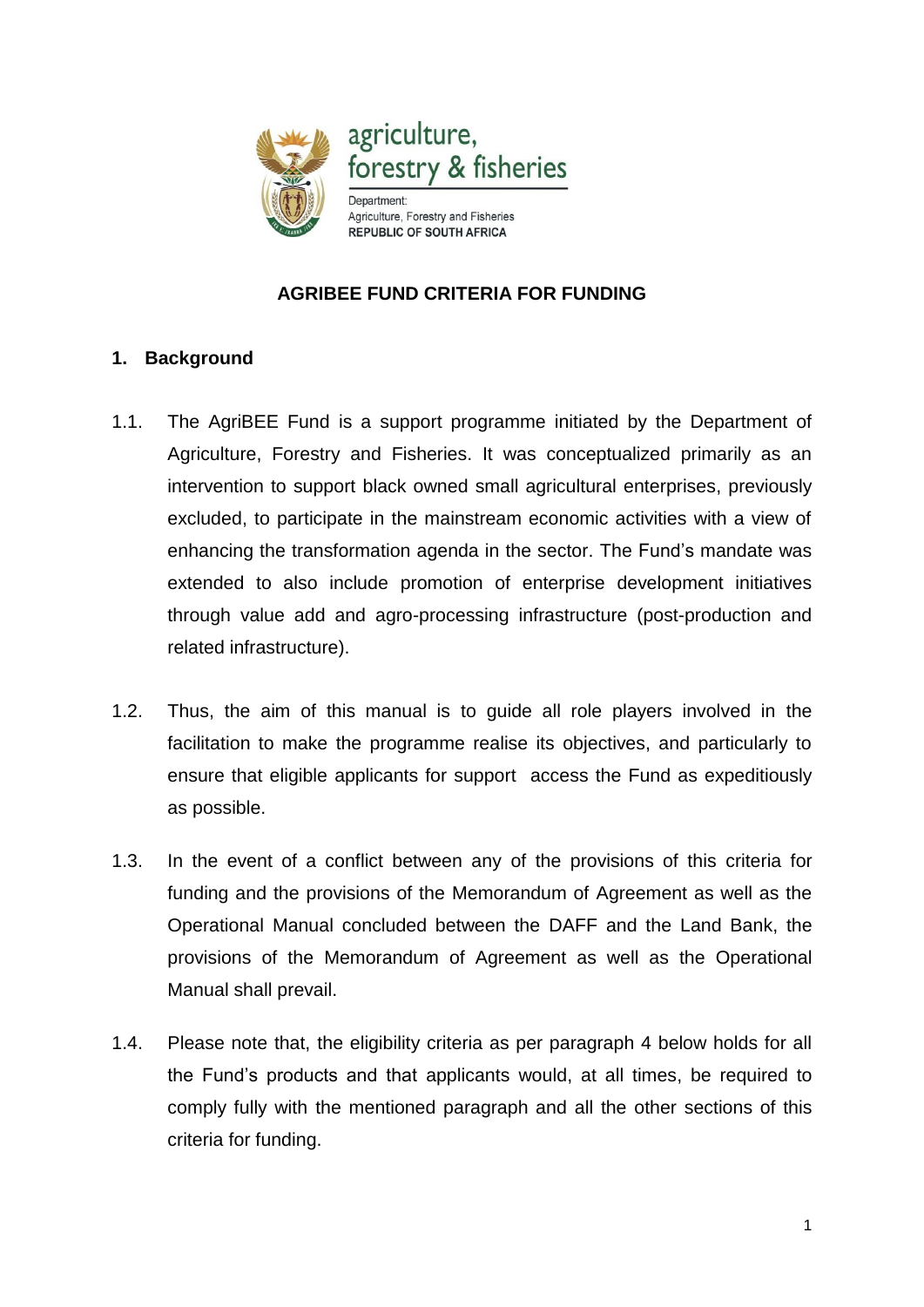

## **2. Purpose of the AgriBEE Fund**

The purpose of the AgriBEE Fund is to support SMME's within the agricultural sector who wish to acquire shareholding in existing commercially viable and sustainable enterprises and advance enterprise development through support for agroprocessing and value adding activities (post-production infrastructure) to the people who were previously marginalised to participate in the sector value chain.

## **3. The objectives of the AgriBEE Fund**

The objectives of the AgriBEE Fund are:

- 3.1. To promote entry and participation of black people in the entire agricultural value chains, through provision of funding to:
	- 3.1.1. Acquisition of equity and shares in viable and sustainable enterprises, including vertically integrated enterprises (agroprocessing) in the agricultural sector; and
	- 3.1.2. Promotion of enterprise development initiatives through value add and agro-processing infrastructure (post-production related infrastructure).
	- 3.2. To ensure that there is an increased number of black people who own, manage and control sustainable enterprises in the agriculture sector and that there is improved participation by black designated groups as stated in the respective sector codes, namely, unemployed black people not attending and not required by law to attend an educational institution; black people who are youth; black people who are persons with disabilities; black people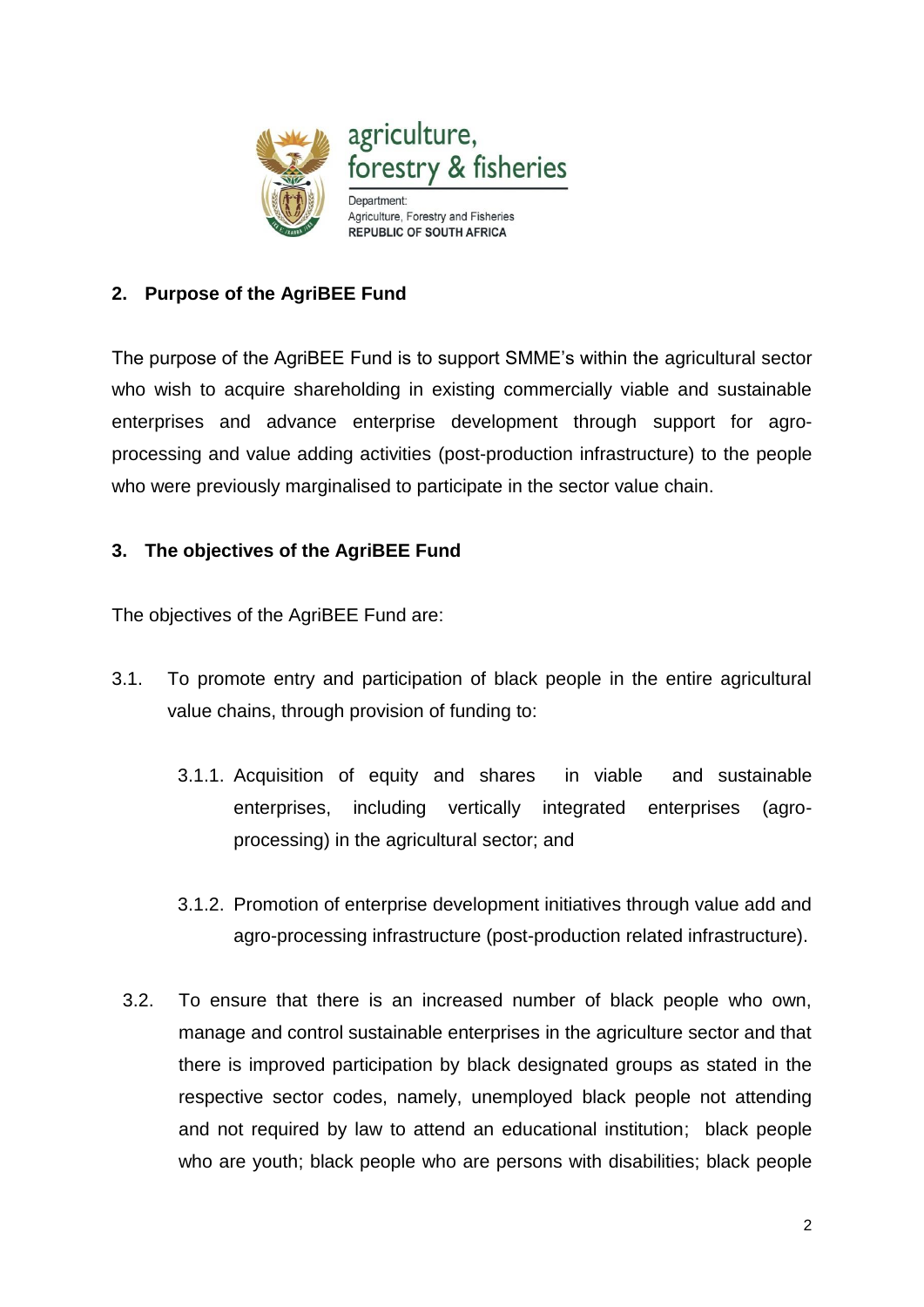

living in rural and under developed areas; black military veterans in terms of the Military Veterans Act 18 of 2011 as well as farm workers, throughout the respective sectors' value chains.

# **4. Who is eligible?**

- 4.1. Applicants can only be juristic persons who are incorporated in South Africa with valid constitutional documents:
- 4.2. The applicant (i.e. the individual/s within the legal entity) must be Black (as defined by the Broad Based Black Economic Empowerment Act No 53 of 2003 as amended Act 46 of 2013) and the entity 100% black-owned. In cases where the applicant is not 100% black-owned, only the portion held by the Black Person/s shall be supported by the AgriBEE Fund;
- 4.3. The applicant must either be able to qualify as an EME or a QSE in line with the applicable Sector Codes;
- 4.4. The applicant must be directly involved in the commodity or industry where investment is sought and should have been operating for at least the past recent three (3) consecutive years – to furnish the proof thereof when required (in form and substance acceptable to the Land Bank) ;
- 4.5. These requirements apply to all applicants including those that wish to apply for new equity deals and start-up agro-processing/ value adding activities and that applicants would, at all times, be required to comply fully with all the sections of this criteria for funding.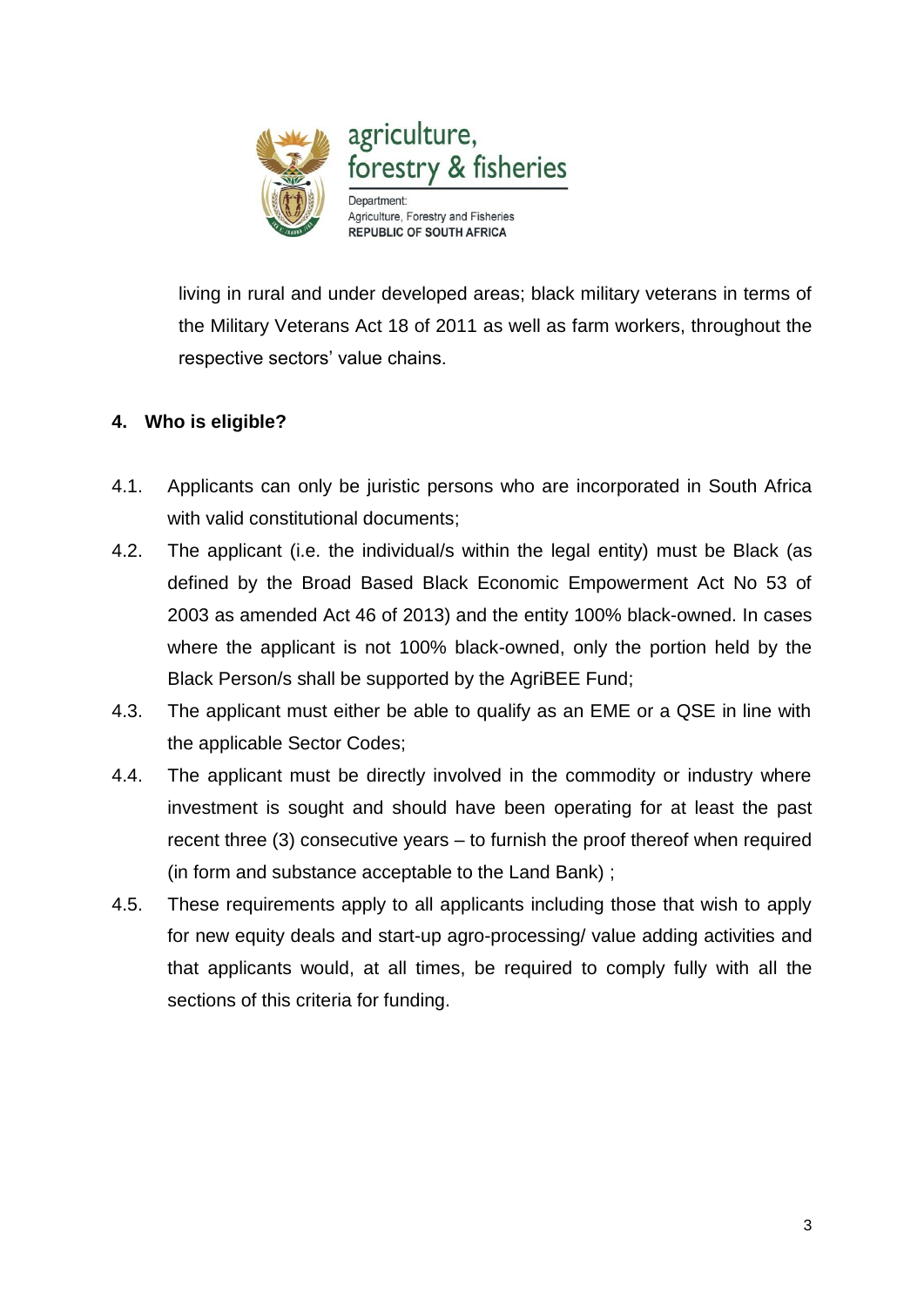

#### **5. Pre-requisite for funding**

- 5.1. The pre-requisite for funding shall include the following:
	- 5.1.1. The applicant must complete the application form (or the latest version thereto from time to time), and provide the documents requested therein including but not limited to FICA documents and B-BBEE certificate or exemption certificate;
	- 5.1.2. The applicant must also provide any other documentation which is deemed necessary by the DAFF and /or the Land Bank;
	- 5.1.3. The applicant must provide a business plan with a clear indication of long-term sustainability;
	- 5.1.4. The applicant must make a presentation of the business plan to either and /or the DAFF and Land Bank, when requested;
	- 5.1.5. Viability studies would need to be conducted by the Land Bank as part of the due diligence process. In this regard, the report of such studies shall form part of the evaluation;
	- 5.1.6. The applicant, its directors, members, trustees or partners must have a clean credit record and be credit worthy;
	- 5.1.7. The applicant must provide proof of a market partner or identified market, market plan and signed contract/undertaking, off-take agreement(s), preferably a long-term off-take agreement from partner market to qualify for funding;
	- 5.1.8. In cases where raw materials or part thereof are sourced from external suppliers, legally binding contracts/ undertakings would be required;
	- 5.1.9. The applicant must have skills on the intended business operation it plans to buy into and/or expand – to furnish proof thereof when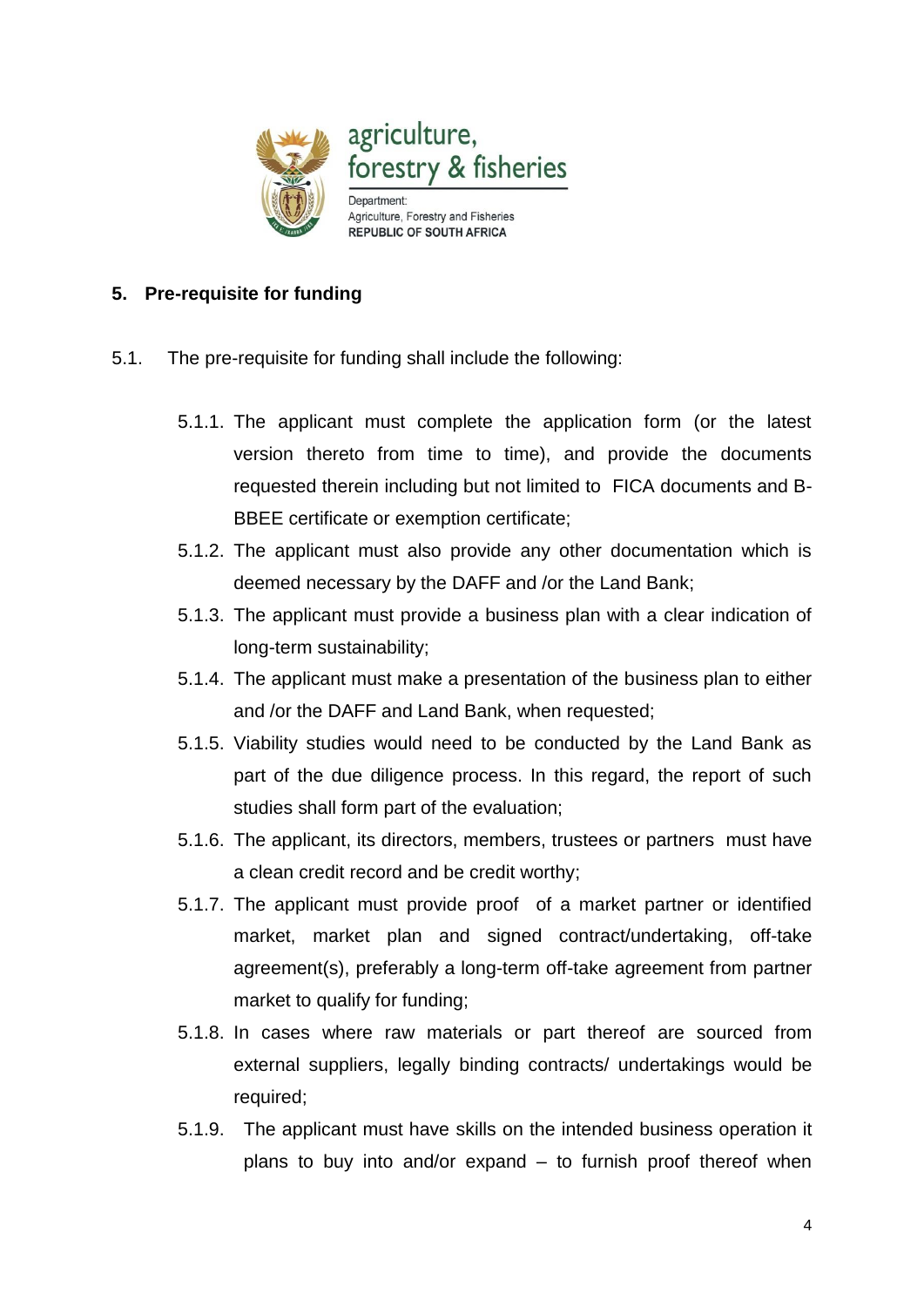

required (in the form and substance acceptable to the DAFF and to the Land Bank);

- 5.1.10. For equity deals, an independent valuation report is required that will validate shares on offer. Such independent business valuation report will be prepared at the applicant's expense;
- 5.1.11. In the event that the applicant is a newly formed entity or the applicant acquires full ownership of a business as a going concern (provided that paragraph 4.4 and 5.1.9 above have been met, among others), the applicant must indicate the management structure of its business which includes the empowerment of designated groups, management skills and qualifications, roles and responsibilities of key personnel and role players as well as succession planning;

The management of the applicant/s entity must be skilled in financial and project management before they can start to utilise the funds and authorisation to start utilising the fund should be obtained from the DAFF in writing. This fact will be determined from the curriculum vitae of the management of the applicant/s entity;

- 5.1.12. Proposals for funding must be linked to the elements of the Sector Codes;
- 5.1.13. The applicant must be able to contribute to its project with some form of minimum capital (own contribution) as more fully set out below in paragraphs 6.2 and 6.3 below;
- 5.1.14. The applicant must utilise a proposed management model to ensure that the equity deal and/or interest acquisition is secured over the long-term period.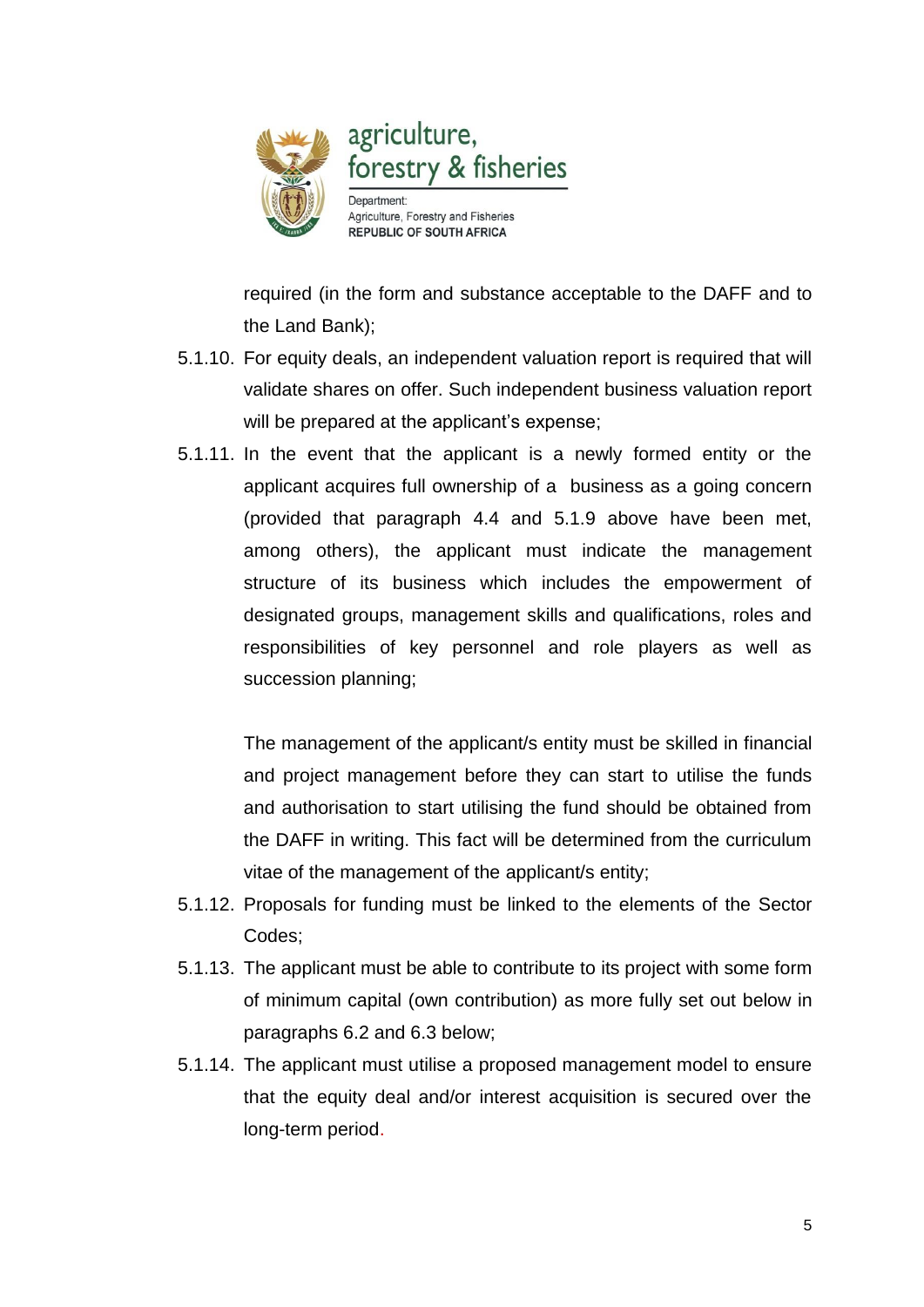

#### **6. Criteria and conditions for funding**

- 6.1. Government and the Land Bank employees, including politicians will not be eligible to receive grant funding and/or support from the AgriBEE Fund;
- 6.2. A minimum own contribution of 10% (ten percent) of the grant to be provided shall be required from applicants. The applicants shall deposit the own contribution of 10% (ten percent) into the AgriBEE Fund Account prior to disbursement of the grant. This will demonstrate the level of commitment from applicants. Accordingly, the total grant to be disbursed to the applicant will include the own contribution of 10% (ten percent);
- 6.3. As a rule, the minimum grant that each applicant can apply for is R1 000 000.00 (One million Rand), and the maximum grant that each applicant can apply for is R5 000 000.00 (Five million Rand), provided that the DAFF and/or the Land Bank may exercise their discretion and consider and approve applications of more than R5 000 000.00 (Five million Rand), a (20) twenty percent own contribution would be required for such cases.
- 6.4. The funds must only be utilised for the purpose for which they were advanced and /or applied for and the applicant shall provide the Land Bank and /or the DAFF access to verify the use of the advances made.
- 6.5. For equity deals, applicants may only be assisted to acquire at most, up to 49% in the initial investment. This is to ensure that the skill is transferred gradually over a period and that the business continues to be viable and sustainable, amongst other reasons.
- 6.6. For value adding or agro-processing infrastructure, the applicant/s must demonstrate the ability to sustain the operations of the marketing/processing facility running at full capacity.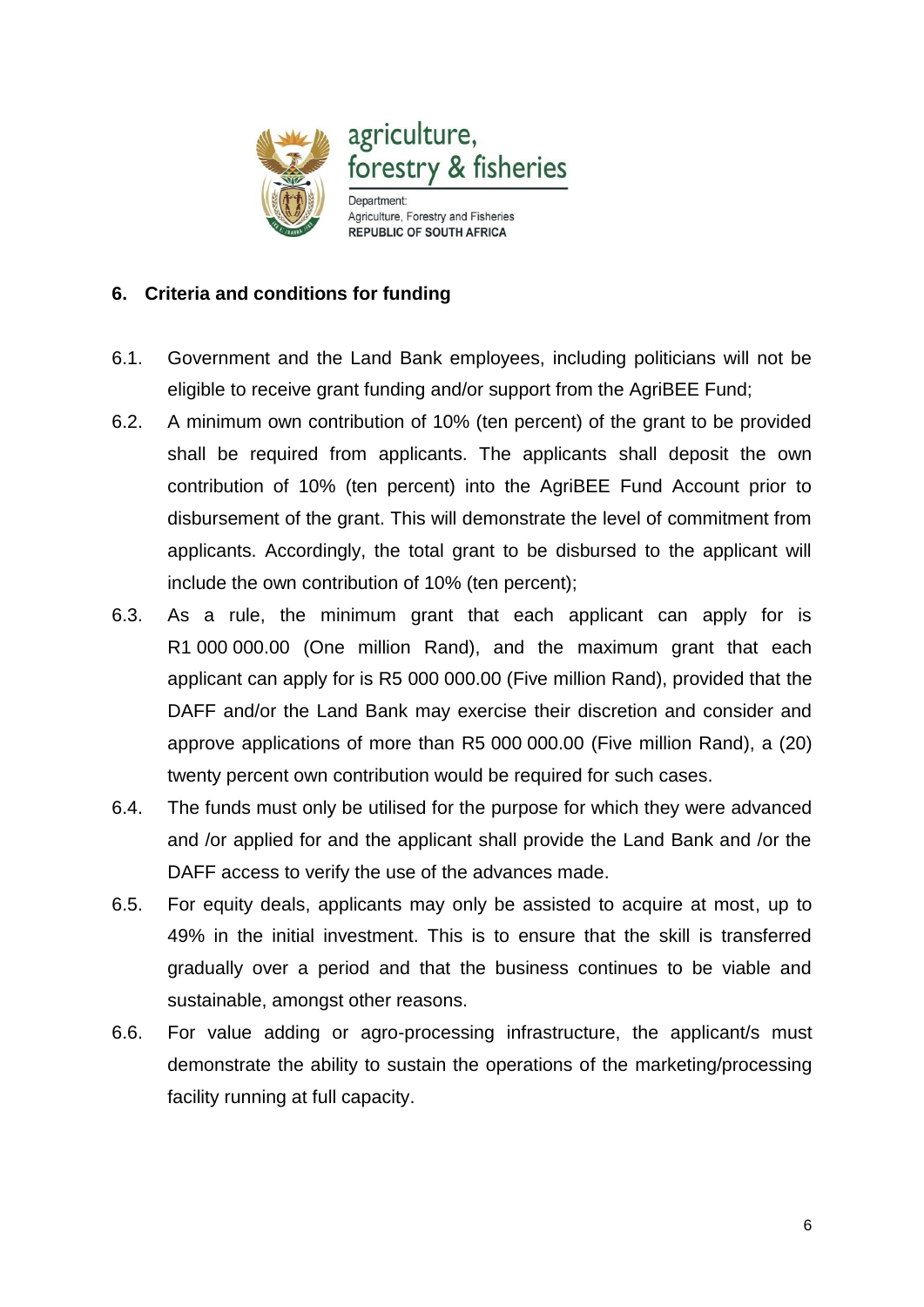

6.7. Successful applicants will be required to enter into a legally binding contract with the department that sets out the rights, roles and responsibilities of each party to the contract.

## **7. Exclusions**

- 7.1 Purchasing of farms and farming infrastructure at primary level (the Fund supports post production activities such as agro-processing/value addition infrastructure);
- 7.2 100% acquisition of a business at initial investment by the applicant(s) (applicants may only be assisted to acquire at most, up to 49% in the initial investment);
- 7.3 Investment in farms under land claim;
- 7.4 Applicant(s) who are not directly involved in the industry / commodity where investment is sought will be excluded (passive or speculative investors).

# **8. AgriBEE Fund products are as follows:**

#### 8.1. **Equity Acquisition**

For equity ownership and interest acquisition across sector value chains, the funds shall be utilised as follows:

#### 8.1.1. **New Equity Deals**

 This is meant for empowerment of the designated groups who wish to acquire equity and shares which would result in their equity ownership and or acquiring other interests in viable and sustainable agricultural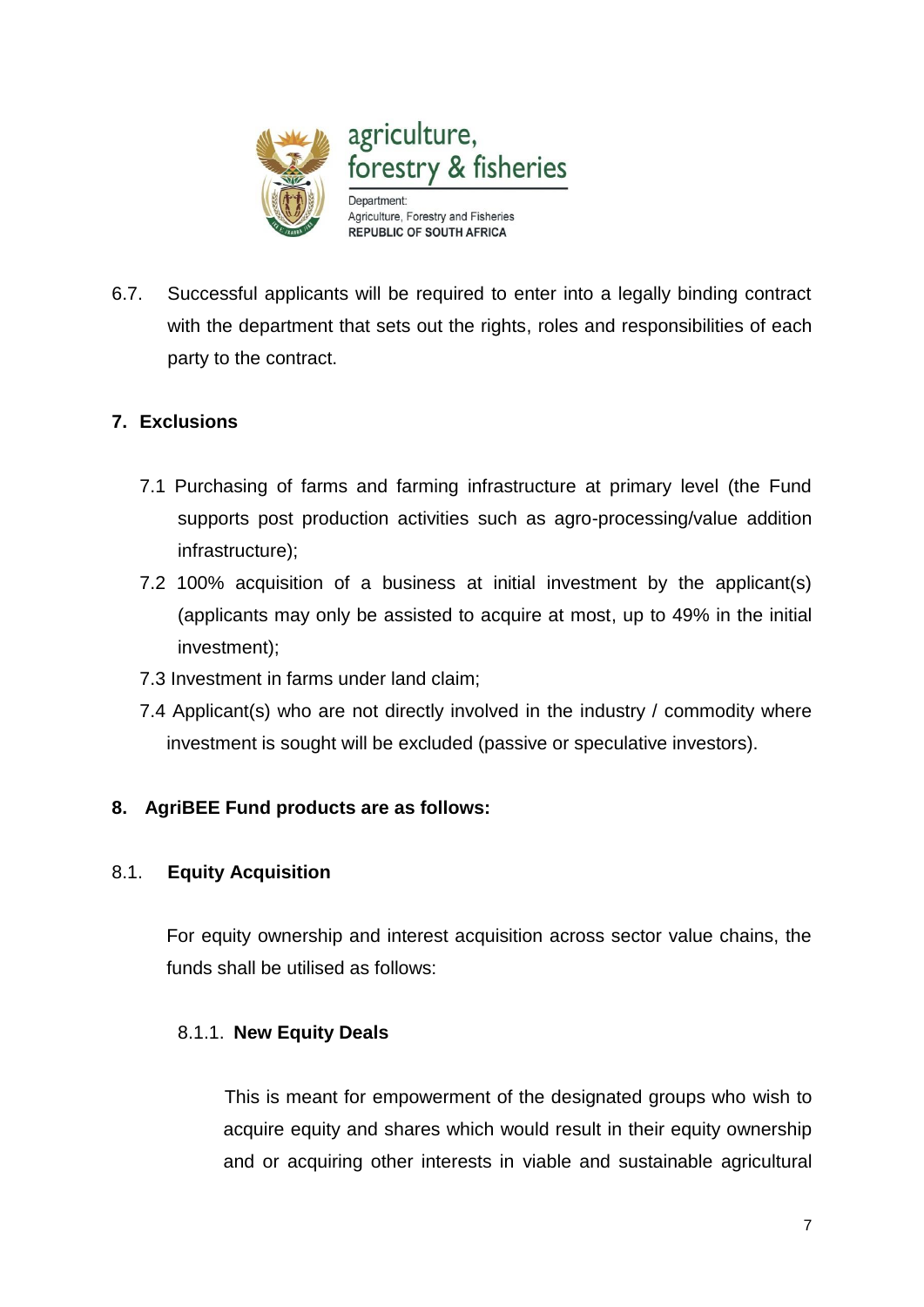

business enterprise. Please note that, the eligibility criteria as per paragraph 4 above still holds and that the applicants would still be required to comply fully with the mentioned paragraph and all the other sections of this criteria for funding.

## 8.1.2. **Increasing Equity Ownership and Interest Acquisition**

 This is meant to support acquisition of increased equity share and/or other interests in a viable and sustainable agricultural business enterprise. In essence, the funds will be available for transforming narrow-based empowerment into broad-based empowerment through increasing shareholding and interest acquisition by black owned entities.

**Important:** Please note that, for equity deals, applicants may only be assisted to acquire at most, up to 49% in the initial investment. This is to ensure that the skill is transferred gradually over a period and that the business continues to be viable and sustainable, amongst other reasons.

#### 8.2. **Below is the check list for equity deals**

- 8.2.1. Verify if the applicant(s) is directly involved in the commodity or industry in which they want to invest;
- 8.2.2. Completed and signed application form;
- 8.2.3. Business plans for both the applicant(s) and the entity offering shares, with a clear indication of long term sustainability;
- 8.2.4. CVs / profile of Directors / Shareholders / Trustees for both the applicant(s) and the entity(s) offering shares;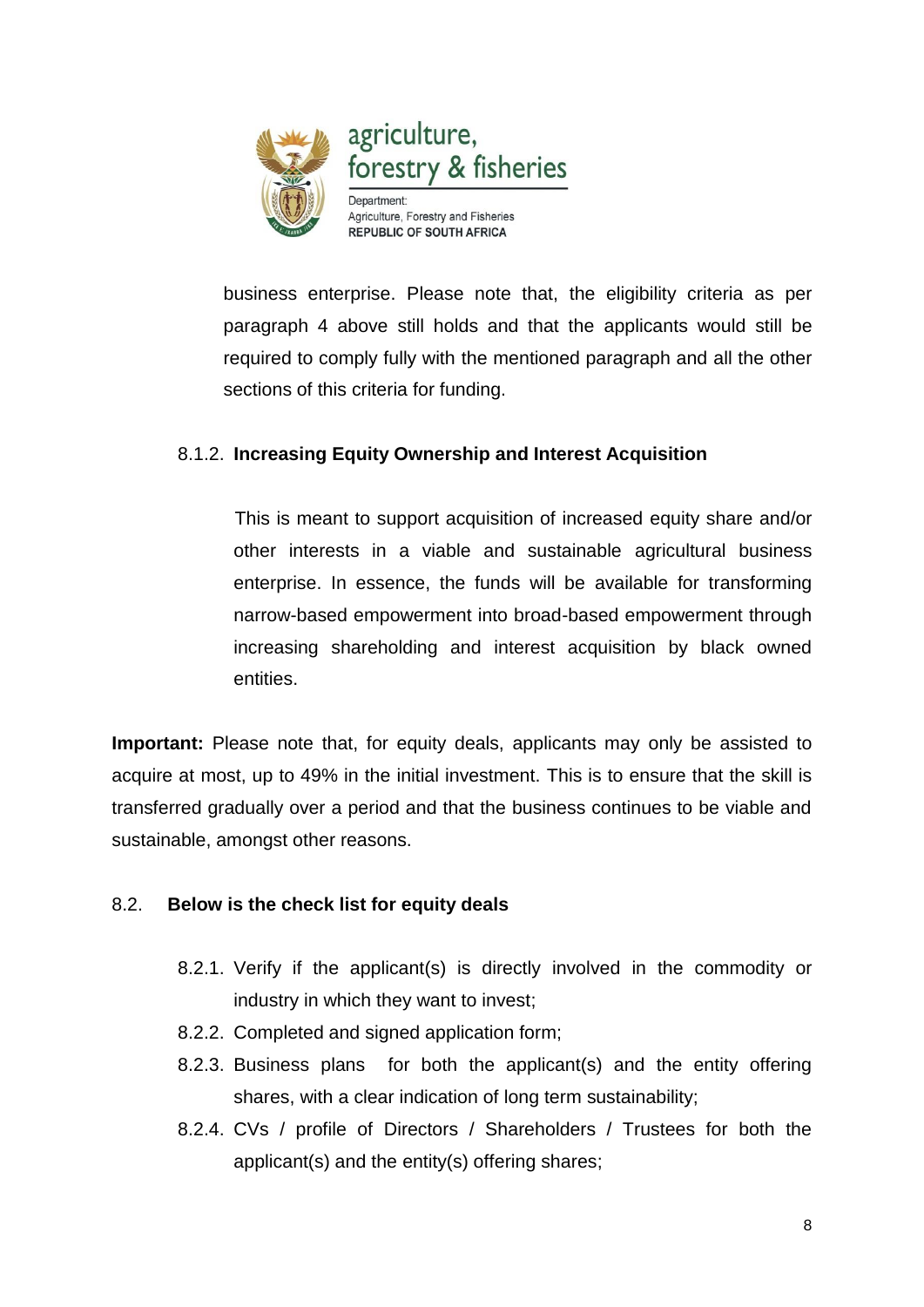

- 8.2.5. Valid ID copies of the applicant(s) and relevant persons such as directors/shareholders/trustees in the entity offering shares (Certified by the Commissioner of Oath at SAPS);
- 8.2.6. Registration certificates for both applicant(s) and the entity offering shares;
- 8.2.7. Constitutional and / or founding documents such as Memorandum of Incorporation must be provided. If the applicant is a Trust, the Trust deed and Trust structure is also required;
- 8.2.8. The past three (3) year consecutive audited and / or independently reviewed financial statements (Balance Sheet, Income and Cash Flow statements) for both the applicant(s) and identified partner(s) and 5 year financial projections. DAFF and Land Bank have a prerogative to request audited financial statements.
- 8.2.9. Valid copy of tax clearance certificates for both the applicant(s) and entity offering shares;
- 8.2.10. Shareholder's certificates;
- 8.2.11. Letter of intent to sell shares from the entity offering the shares;
- 8.2.12. Letter of support from the respective Provincial Department of Agriculture endorsed by the Head of Department with detailed economics report;
- 8.2.13. Off take agreements / market plans / letters of intent for both the applicant and the entity offering shares that will indicate volumes, prices and duration;
- 8.2.14. Sellers independent business valuation report;
- 8.2.15. Declaration by the applicant (s) committing to pay own contribution as well consent to Land Bank having access to applicant's information;
- 8.2.16. Annual returns by CIPC (to verify status of the enterprise)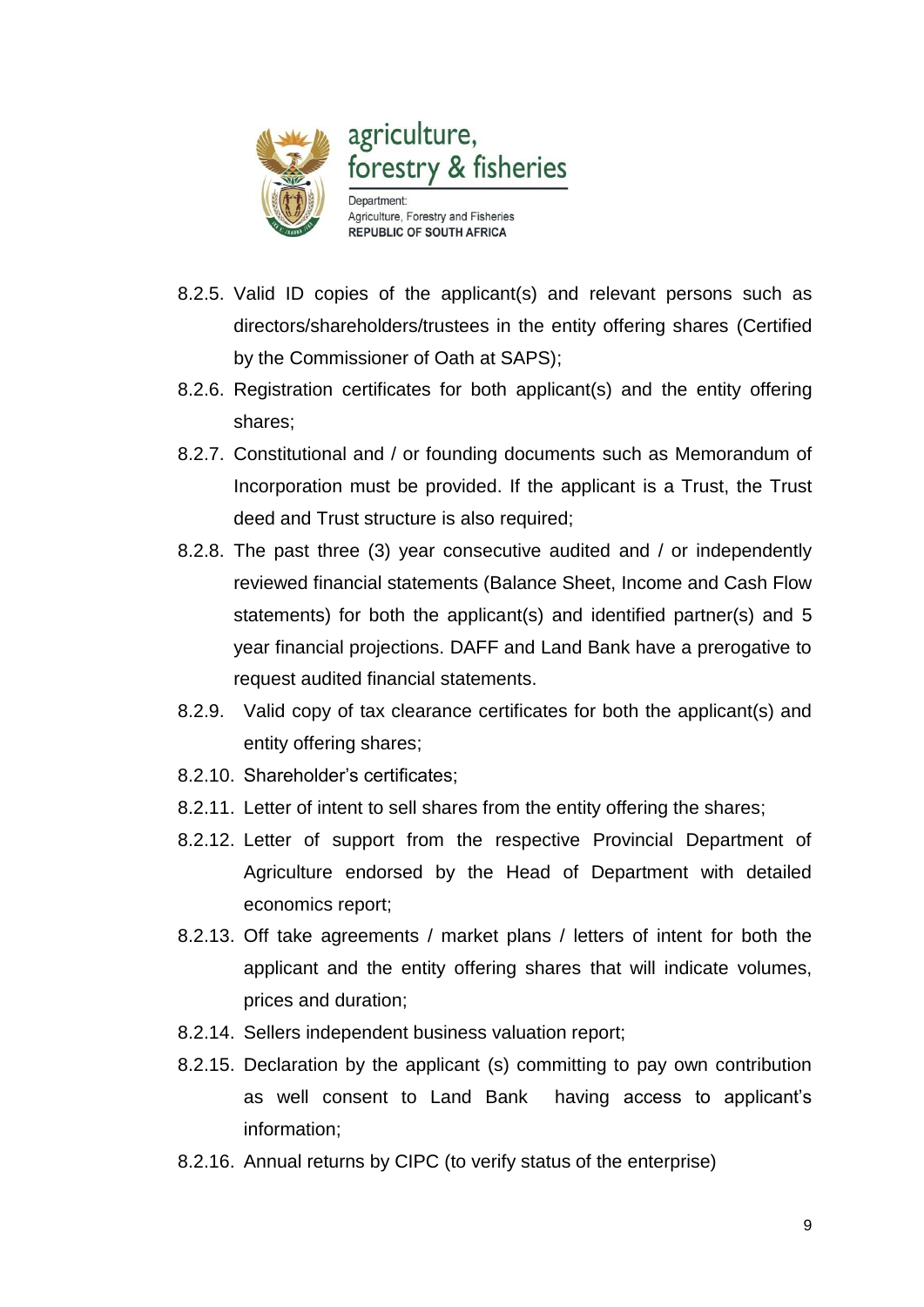

- 8.2.17. Partnership agreement between the applicant(s) and the entity offering shares;
- 8.2.18. B-BBEE certificate for the applicant(s) except for Exempted Micro Enterprises and Qualifying Small Enterprises who may provide the dti EME/QSE Sworn Affidavit or Companies and Intellectual Property Commission (CIPC) issued certificate;

#### 8.3. **Support For Agro-Processing/Value Adding Enterprises**

 For enterprise development initiatives (value addition and agro-processing infrastructure), the fund will be utilised as follows:

#### 8.3.1. **Start-up processing/Value-adding businesses**

This is meant for funding interventions for businesses that have been doing very well at primary production level who then wish to start adding value or process their products. Please note that, the eligibility criteria as per paragraph 4 above still holds and that the applicants would still be required to comply fully with the mentioned paragraph and all the other sections of this criteria for funding.

# 8.3.2. **Existing processing/value adding businesses requiring expansion capital**

 Funding for existing enterprises will be done in consideration of upscaling operations; meaning - these enterprises are successful and doing very well, however, with some support, they could increase their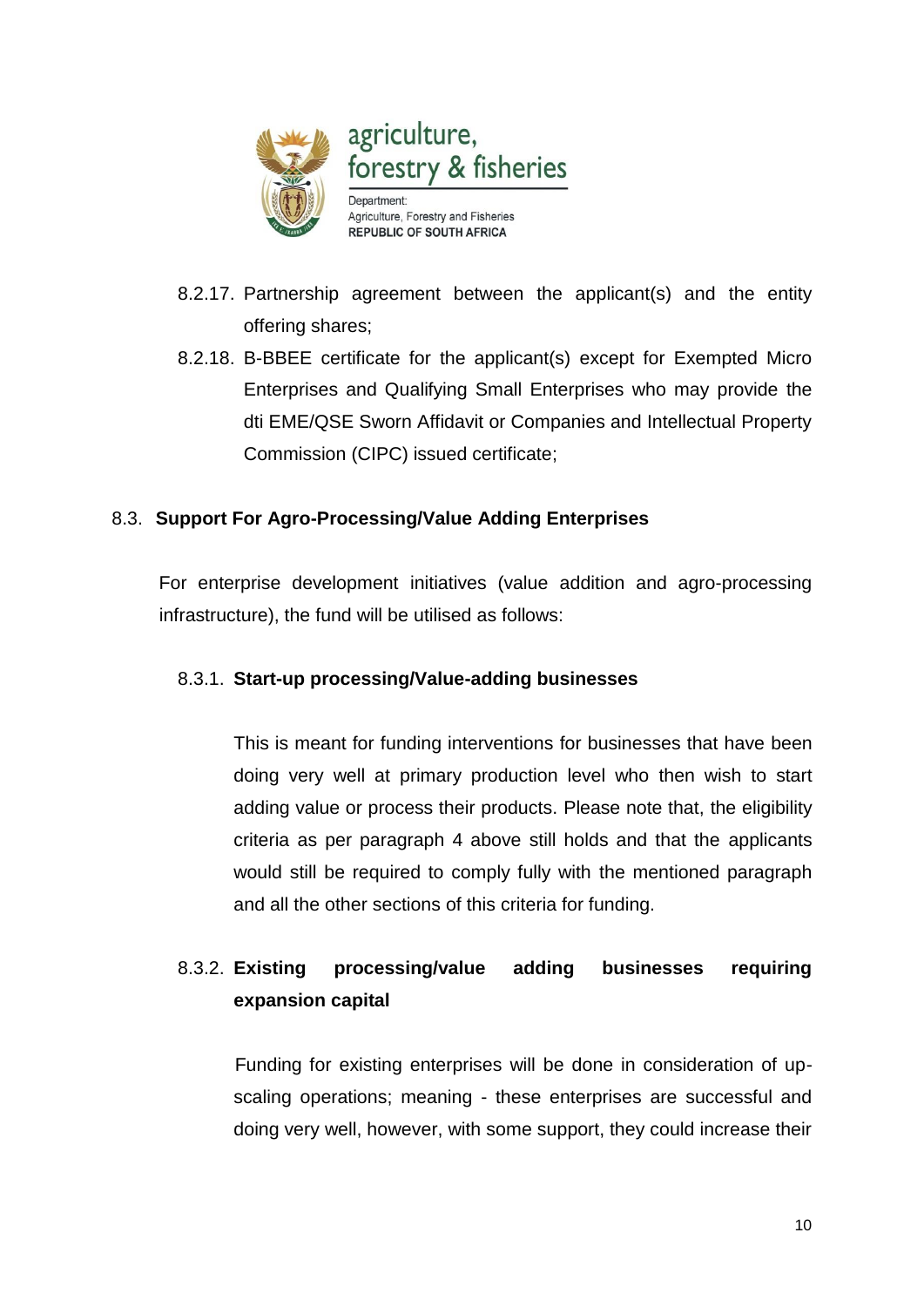

operations and productivity so that they can enhance their competitiveness to generate more output and jobs.

**Important:** Please note that, for value adding or agro-processing infrastructure, the applicant/s must demonstrate the ability to sustain the operations of the marketing/processing facility running at full capacity.

#### 8.4. **Below is the check list for agro-processing and value addition activities**

- 8.4.1. Verify if the applicant(s) is directly involved in the commodity or industry in which they want to invest;
- 8.4.2. Completed and signed application form;
- 8.4.3. Business plan of the applicant(s) with a clear indication of long-term sustainability;
- 8.4.4. CV(s) / profile(s) of the applicant(s);
- 8.4.5. Valid ID copies for applicant(s)(certified by the Commissioner of Oath at SAPS);
- 8.4.6. Registration certificates for applicant(s);
- 8.4.7. Constitutional and / or founding documents such as Memorandum of Incorporation must be provided. If the applicant is a Trust, the Trust deed and Trust structure is also required;
- 8.4.8. The past three (3) year consecutive audited and / or independently reviewed financial statements (Balance Sheet, Income and Cash Flow statements) for applicant(s) and 5-year financial projections. DAFF and Land Bank have a prerogative to request audited financial statements.
- 8.4.9. Valid copy of Tax Clearance certificates for applicant(s);
- 8.4.10. Shareholder's certificates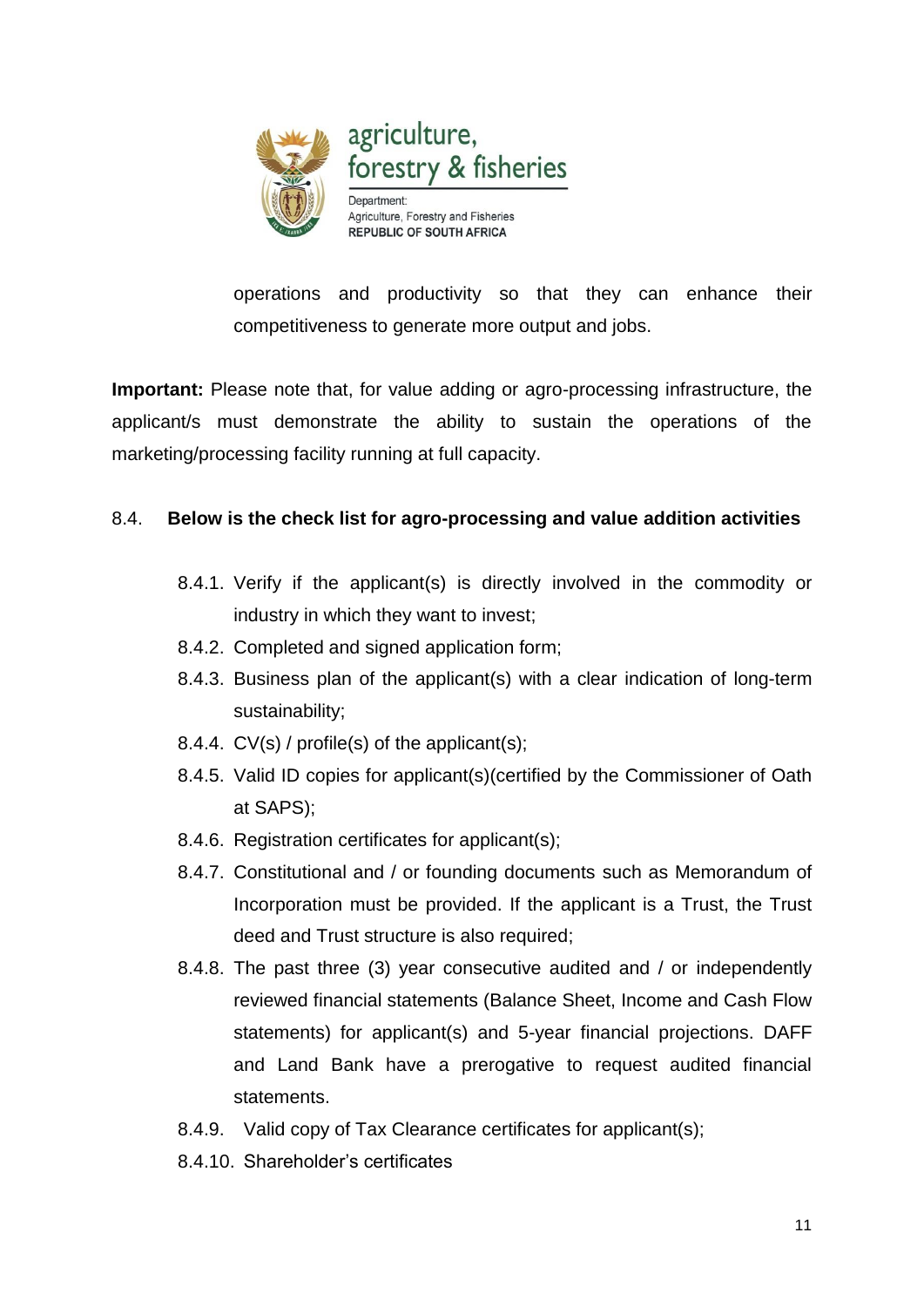

- 8.4.11. Letter of support from the respective Provincial Department of Agriculture endorsed by the Head of Department with detailed economics report;
- 8.4.12. Off take agreements / market plans / letters of intent that will indicate volumes, prices and duration;
- 8.4.13. Environmental Impact Assessment (EIA) where applicable as per the schedule provided in the National Environmental Management Act (NEMA);
- 8.4.14. Plans/ designs/ specifications/ Quotations for the cost items;
- 8.4.15. Declaration by the applicant(s) committing to pay own contribution;
- 8.4.16. Annual returns by CIPC (to verify status of the enterprise);
- 8.4.17. B-BBEE certificate for the applicant(s) except for Exempted Micro Enterprises and Qualifying Small Enterprises who may provide the dti EME/QSE Sworn Affidavit or Companies and Intellectual Property Commission (CIPC) issued certificate;

Enquiries may be directed to the Department of Agriculture, Forestry and Fisheries for the attention of Ms. Viwe Sibelekwana, email address: [ViweS@daff.gov.za.](mailto:ViweS@daff.gov.za) Technical enquiries, support with formulation of proposals and request for application forms should be directed to the respective Provincial Departments of Agriculture. This criteria for funding document, application forms, frequently asked questions and contact details for the relevant Provincial Departments of Agriculture point of contact officials are also available on DAFF website, **[www.daff.gov.za](http://www.daff.gov.za/) >>>Resource Centre>>>AgriBEE Fund**. Please note that, the Department of Agriculture, Forestry and Fisheries does not accept applications directly from applicants. Fully completed application forms accompanied by all supporting documents as per the checklists should be hand delivered to the respective Provincial Departments of Agriculture.